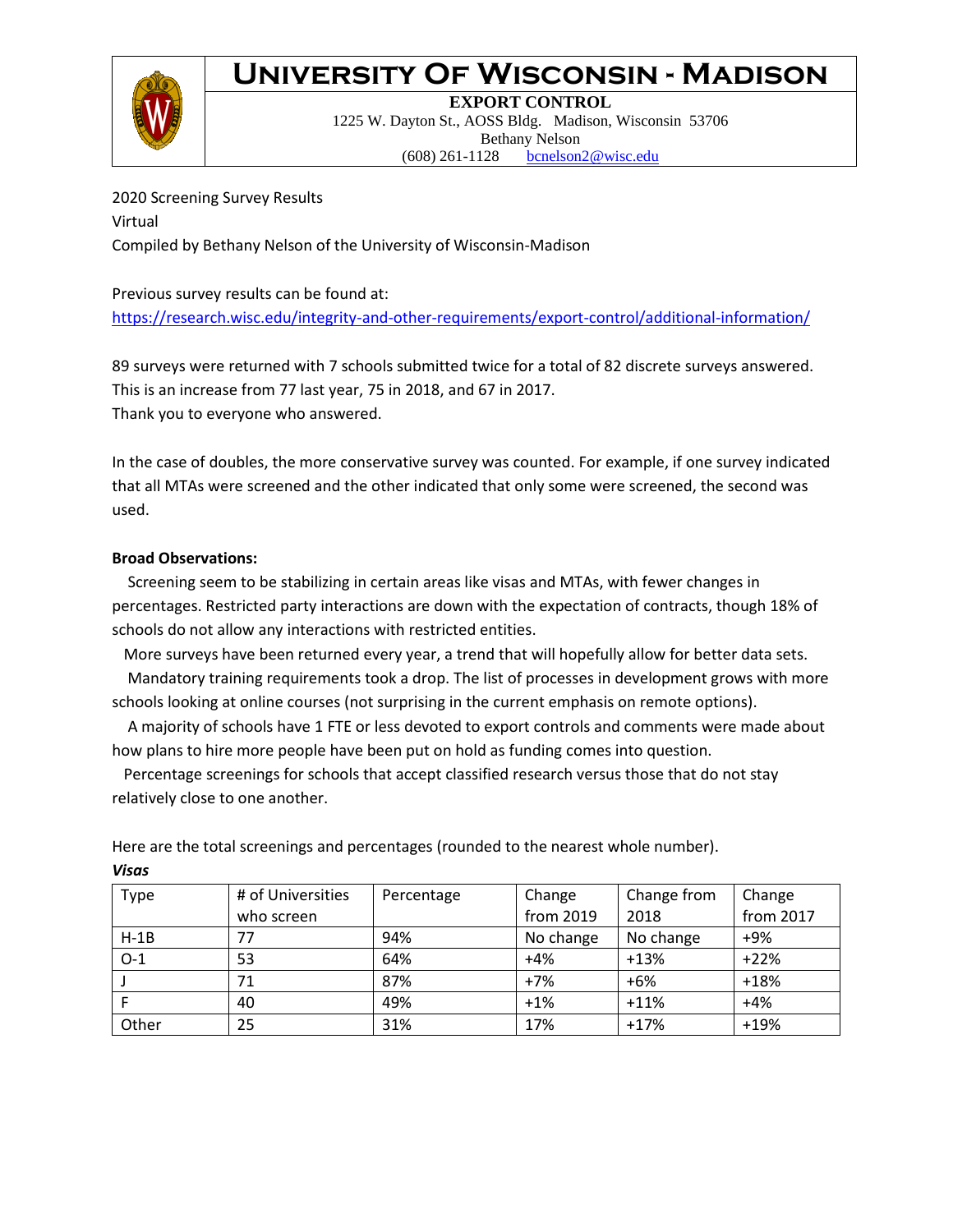

**EXPORT CONTROL** 1225 W. Dayton St., AOSS Bldg. Madison, Wisconsin 53706 Bethany Nelson (608) 261-1128 [bcnelson2@wisc.edu](mailto:bcnelson2@wisc.edu)

| Type         | # of                | Change from     | # of Universities | Change from 2019 / 2018 |
|--------------|---------------------|-----------------|-------------------|-------------------------|
|              | <b>Universities</b> | 2019 / 2018     | who screen        |                         |
|              | who screen          |                 | some of the       |                         |
|              | all the time        |                 | time              |                         |
| $H-1B$       | 69 (84%)            | $+10\% / +8\%$  | 8(10%)            | $-11\%$ / $-8\%$        |
| $O-1$        | 36 (44%)            | $+4\% / +2\%$   | 17 (21%)          | $+2\% / +11\%$          |
|              | 42 (51%)            | +6% / no change | 29 (35%)          | $+1\% / +6\%$           |
| $\mathsf{F}$ | 11 (13%)            | $0\% / -6\%$    | 29 (35%)          | $0\% / +17\%$           |

Other: B/VWP, L-1.tn, b,

Additional Information:

2 Fs screened if there are red flags/specific risks

Screen foreign visitors and delegates that will be touring specific labs

Screen only those related to research

Screen all international visitors and applicants

In transition to screen all categories

Only students getting lab appointments are screened

Departments screen those who work in areas that are likely to have ongoing export control work

Will screen all employees soon

Screen everyone from Cuba, Iran, North Korea, Sudan, and Syria as well as China

Screens US persons as well because looking for Medicare fraud

Recently embedded deemed export questionnaire questions into visiting scholar application for foreign nationals

Performed deemed export reviews on H1B screening questionnaires, rest of visas are reviewed for

access to proprietary or restricted info

Screen to write an export determination letter for reporting export control concerns and ask visa holder and supervisor to take CITI training

| <b>Type</b>   | # who screen | percentage | Change    | Change from | Change    |
|---------------|--------------|------------|-----------|-------------|-----------|
|               |              |            | from 2019 | 2018        | from 2017 |
| Undergrad US  | 33           | 40%        | $+8%$     | $+15%$      | $+18%$    |
| Graduate US   | 39           | 48%        | +9%       | $+16%$      | $+21%$    |
| Post-doc US   | 40           | 49%        | +9%       | $+18%$      | $+27%$    |
| Undergrad     | 43           | 52%        | $+1%$     | $+6%$       | $+18%$    |
| International |              |            |           |             |           |
| Graduate      | 67           | 82%        | $+4%$     | $+15%$      | $+15%$    |
| International |              |            |           |             |           |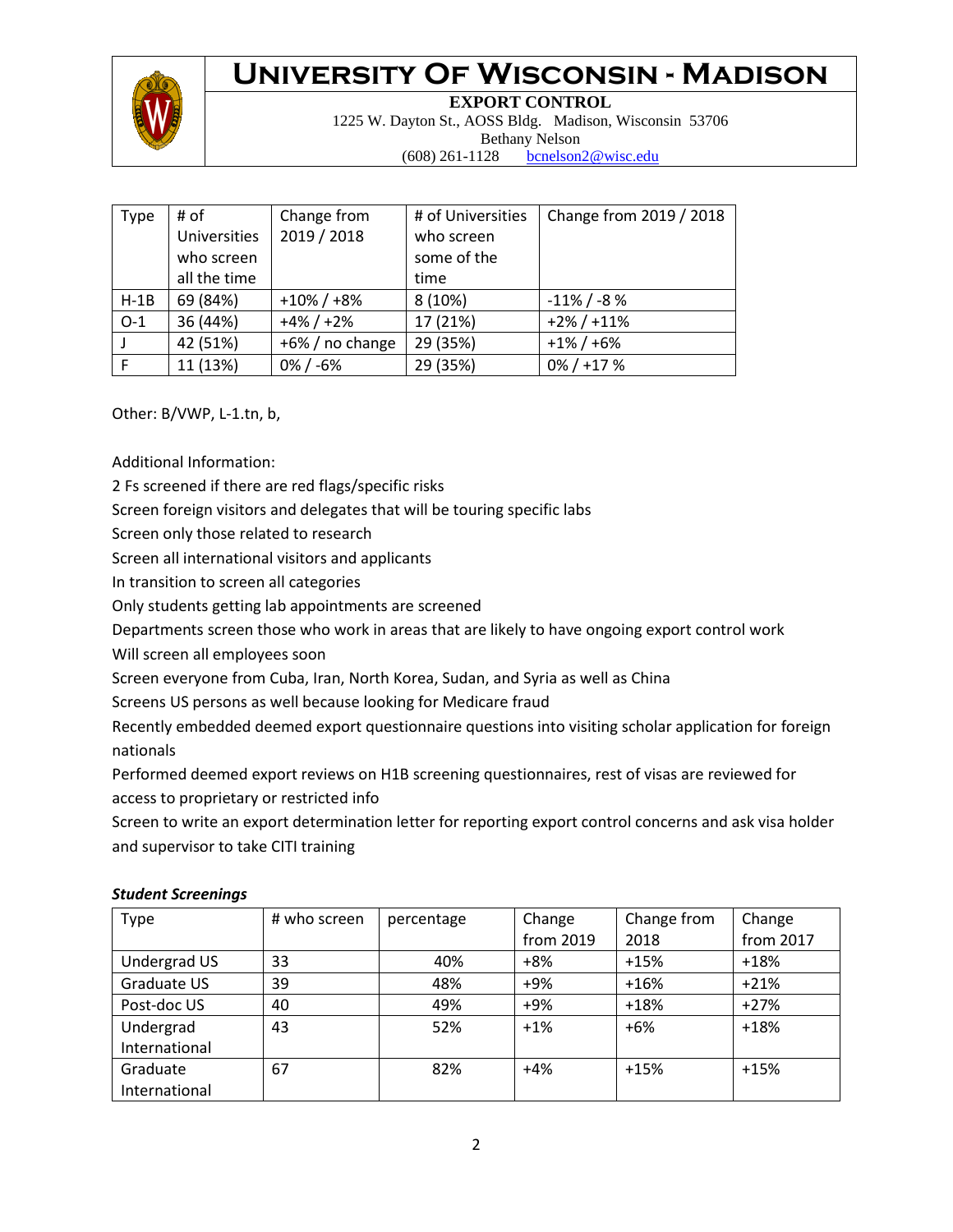

**EXPORT CONTROL**

1225 W. Dayton St., AOSS Bldg. Madison, Wisconsin 53706

Bethany Nelson

(608) 261-1128 [bcnelson2@wisc.edu](mailto:bcnelson2@wisc.edu)

| Post-doc      | $\overline{\phantom{a}}$<br>7 U | 85% | 1% | 18% | $-24%$ |
|---------------|---------------------------------|-----|----|-----|--------|
| International |                                 |     |    |     |        |

| <b>Type</b>                | # of<br><b>Universities</b><br>who screen<br>all the time | Change from 2019 /<br>2018 | # of<br>Universities<br>who screen<br>some of the<br>time | Change from<br>2019 / 2018 |
|----------------------------|-----------------------------------------------------------|----------------------------|-----------------------------------------------------------|----------------------------|
| Undergrad US               | 5(6%)                                                     | $+2\%$ / no change         | 28 (34%)                                                  | $+5\% / +15\%$             |
| Graduate US                | 7 (9%)                                                    | $+5\% / -1\%$              | 32 (39%)                                                  | $+4\% / +17\%$             |
| Post-doc US                | 9(11%)                                                    | $+3\% / +3\%$              | 31 (38%)                                                  | $+6\% / +16\%$             |
| Undergrad<br>International | 6(7%)                                                     | $-2\% / +6\%$              | 37 (45%)                                                  | $+5\% / +12\%$             |
| Graduate<br>International  | 16 (20%)                                                  | $+3\% / +5\%$              | 51 (62%)                                                  | $+1\% / +20\%$             |
| Post-doc<br>International  | 27 (33%)                                                  | $+3\% / +4\%$              | 43 (53%)                                                  | $-2\% / +13\%$             |

Additional Information:

8 Screen on any project with export control determination/equipment/information etc.

6 Screen on projects with TCP

2 Screen all employees

Only if involved in research that was flagged for export control concerns or has certain restrictions Screen when from comprehensively sanctioned country

Screening done of students at request of department

Screen US citizens when collaborating with foreign national or country

Screen based on project

Non-residents screened when receiving lab appointments

Screen on sensitive projects

Screening depends on visa and country

Transitioning to screen all students

Screen visiting scholars, which may include int'l post docs

Some checks are triggered by grants with a federal contracts clause

Only screen US citizen for remote access or if a visiting scholar

Screen only when related to research project

RPS on all who have access to proprietary info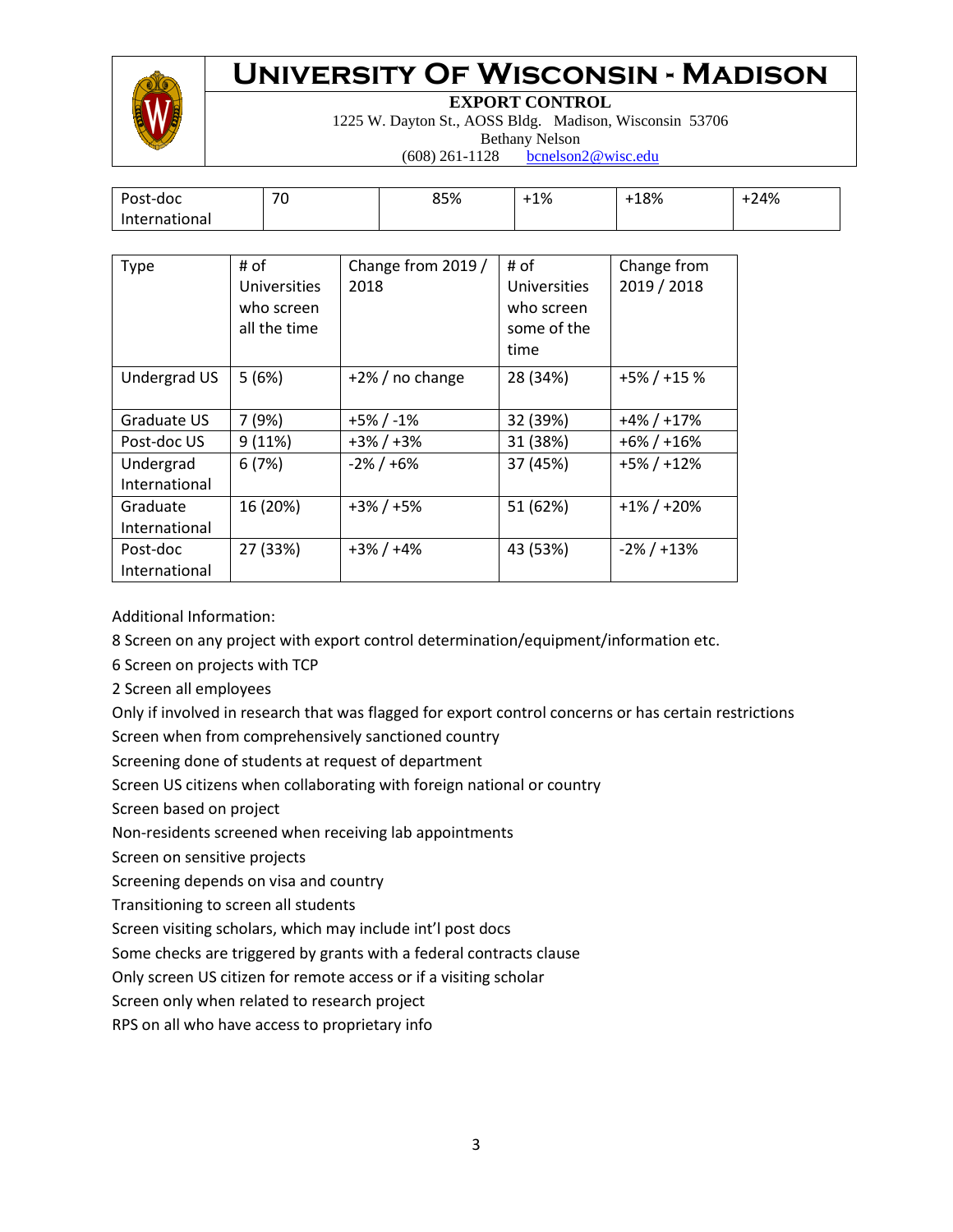

**EXPORT CONTROL**

1225 W. Dayton St., AOSS Bldg. Madison, Wisconsin 53706 Bethany Nelson

(608) 261-1128 [bcnelson2@wisc.edu](mailto:bcnelson2@wisc.edu)

#### *Restricted Party Interactions*

| Type             | # of schools<br>who allow | Percentage | Change from<br>2019 | Change from<br>2018 |
|------------------|---------------------------|------------|---------------------|---------------------|
| Travel to        | 21                        | 26%        | -8%                 | -5%                 |
| Restricted       |                           |            |                     |                     |
| Parties          |                           |            |                     |                     |
| Visitors from    | 22                        | 27%        | $-10%$              | $-13%$              |
| Restricted       |                           |            |                     |                     |
| Parties          |                           |            |                     |                     |
| Contracts with   | 12                        | 15%        | $+1%$               | $+5%$               |
| Restricted       |                           |            |                     |                     |
| Parties          |                           |            |                     |                     |
| Students from    | 26                        | 32%        | $-11%$              | $-12%$              |
| Restricted       |                           |            |                     |                     |
| Parties          |                           |            |                     |                     |
| Do not have a    | 23                        | 28%        | N/A                 | N/A                 |
| policy           |                           |            |                     |                     |
| Has not come up  | 12                        | 15%        | N/A                 | N/A                 |
| Do not allow any | 15                        | 18%        | $+17%$              | N/A                 |

\*Do not allow any was not a formal option in previous surveys.

Additional information:

12 Case by case basis/situation specific analysis

2 contracts on case by case basis

Allow visitors to do FRE

Subject to plan and upper management approval

FRE is allowed following screening and discussion with PI but discouraged

There have been attempts to host individuals from these places, which we oppose

Graduates from restricted party are allowed provided they have no continuing relationship

Only allow interaction with restricted entity if vetted and approved by office of research

With strict guidance/compliance plan

We have denied more of these in recent years

If they are attending a conference, it is less concerning than if they plan to collaborate

Travel allowed with advisory

No consistent practice or policies, corresponding offices do not consistently provide info for screening Provide education and guidance to hosting faculty and leave it up to them to decide whether to host Travel would only be to conferences hosted at such entities

Revising policies to provide additional screening and review.

One instance with student, professor heard monitoring obligations and revoked invitation Don't typically allow any form of collaboration from the RPS lists. The only exception is FRE research with unverified list occasionally.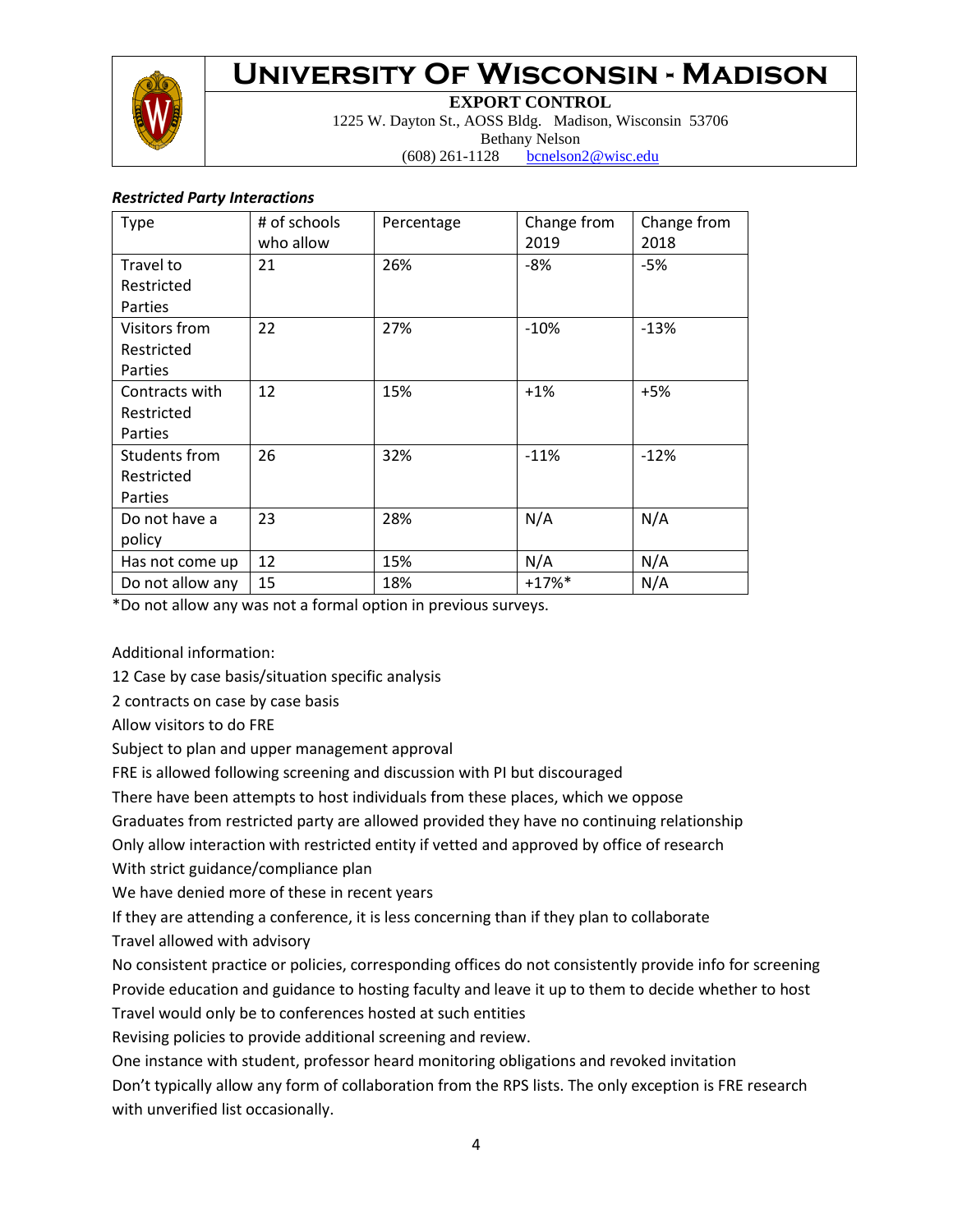

**EXPORT CONTROL**

1225 W. Dayton St., AOSS Bldg. Madison, Wisconsin 53706 Bethany Nelson (608) 261-1128 [bcnelson2@wisc.edu](mailto:bcnelson2@wisc.edu)

Policy that states no transaction with any entity on a USG list. Students are allowed as they are not an integral part of the university.

Only grad students

Don't restrict travel

If they are allowed, additional review and certifications need to be made

Developing formal policy/guidelines now.

Screen everyone and, if they are affiliated with restricted party, perform a review and determine if an export license is required. If not, implement control plan with the PI.

Recently implemented an approval process that includes department chair and dean

#### *MTAs*

| Type                 | # of schools | Percentage | Change    | Change from | Change from |
|----------------------|--------------|------------|-----------|-------------|-------------|
|                      | who screen   |            | from 2019 | 2018        | 2017        |
| Incoming             | 38           | 46%        | $+2%$     | $+7%$       | $+10%$      |
| <b>Domestic MTAs</b> |              |            |           |             |             |
| Outgoing             | 43           | 52%        | $+3%$     | $+10%$      | $+7%$       |
| Domestic MTAs        |              |            |           |             |             |
| Incoming             | 66           | 80%        | $+3%$     | $+11%$      | $+14%$      |
| Foreign MTAs         |              |            |           |             |             |
| Outgoing             | 70           | 85%        | $-9%$     | $-3%$       | +9%         |
| Foreign MTAs         |              |            |           |             |             |

| Type             | # of                | Change from       | # of Universities | Change from        |
|------------------|---------------------|-------------------|-------------------|--------------------|
|                  | <b>Universities</b> | 2019 / 2018       | who screen some   | 2019 / 2018        |
|                  | who screen          |                   | of the time       |                    |
|                  | all the time        |                   |                   |                    |
| Incoming         | 15 (18%)            | No change $/ +3%$ | 23 (28%)          | $+3\% / +7\%$      |
| domestic MTAs    |                     |                   |                   |                    |
| Outgoing         | 18 (22%)            | $-4\% / +1\%$     | 24 (29%)          | $+6\% / -10\%$     |
| domestic MTAs    |                     |                   |                   |                    |
| Incoming foreign | 48 (59%)            | $+7\% / +13\%$    | 18 (22%)          | $-3\%$ / no change |
| <b>MTAs</b>      |                     |                   |                   |                    |
| Outgoing foreign | 58 (72%)            | $+2\% / +1\%$     | 12 (15%)          | $-10\%$ / $-2\%$   |
| <b>MTAs</b>      |                     |                   |                   |                    |

Additional information:

Only when MTA includes export control clause

Still work in progress, utilize some template export control language in most MTAs

Screenings are risk based

If alerted we have an incoming domestic or international MTA with export restricted material, will do review to determine if import license or TCP needed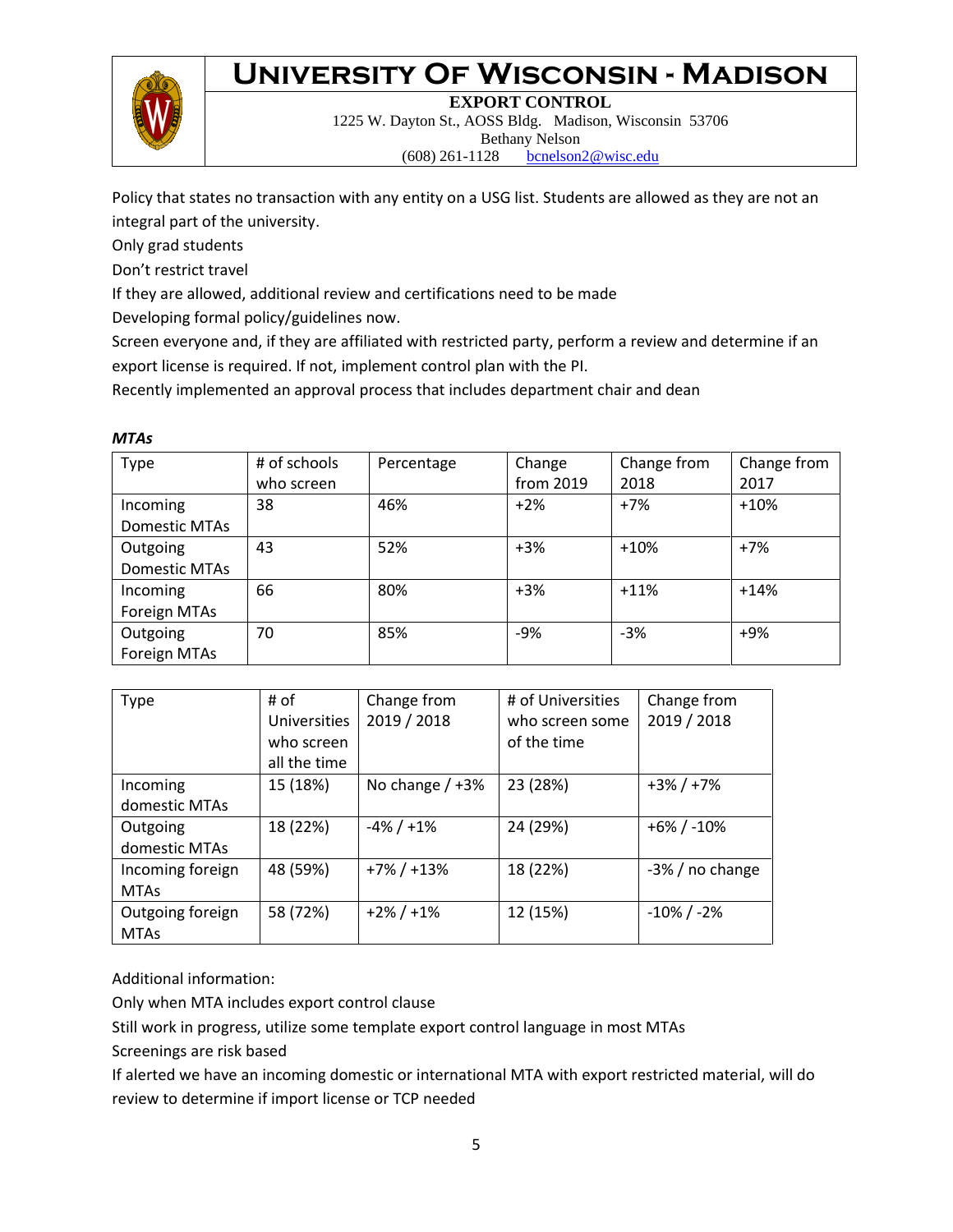

**EXPORT CONTROL** 1225 W. Dayton St., AOSS Bldg. Madison, Wisconsin 53706 Bethany Nelson (608) 261-1128 [bcnelson2@wisc.edu](mailto:bcnelson2@wisc.edu)

Clause that no ex items will be shared and require prior institutional review Typically screen domestic MTA id there is a question

### *Grants and other contracts*

| Type         | # of schools | percentage | Change    | Change from | Change from |
|--------------|--------------|------------|-----------|-------------|-------------|
|              | who screen   |            | from 2019 | 2018        | 2017        |
| Grants       | 73           | 89%        | $-8%$     | $-5%$       | $+2\%$      |
| Fee For      | 58           | 71%        | $+9%$     | $+14%$      | $+17%$      |
| Service(FFS) |              |            |           |             |             |
| <b>NDAs</b>  | 67           | 82%        | -9%       | $+7%$       | $+4%$       |

| Type         | # of Universities<br>who screen all<br>the time | Change from 2019 /<br>2018 | # of Universities<br>who screen some of<br>the time | Change from<br>2019 / 2018 |
|--------------|-------------------------------------------------|----------------------------|-----------------------------------------------------|----------------------------|
| Grants       | 33 (40%)                                        | +5% / -6%                  | 40 (49%)                                            | $-13%$ / no change         |
| Fee For      | 22 (27%)                                        | $+4\% / +3\%$              | 36 (44%)                                            | $+5\% / +11\%$             |
| Service(FFS) |                                                 |                            |                                                     |                            |
| <b>NDAs</b>  | 25 (30%)                                        | $-10\%$ / $-6\%$           | 42 (51%)                                            | No change $/ -2\%$         |

Additional information:

Data use agreements

International agreements

MOUs and CDAs as well, but we only review ones with international components (travel, shipping,

international collaborator or funding source), restrictive clauses, or specific funding source that points to military or space related research

Equipment loan and data use agreements

All DOD, NASA, DOE, and international agreements of any kind

Also, funded and non-funded agreements with restrictive terms

All agreements require a questionnaire completed by the PI which includes export control concerns All foreign parties are screened

All contracting parties are screened in visual compliance by the department admin. They'll come to the export control office for further review if additional issues are identified.

Tech Transfer Office screens based on NDAs, data use agreements and MTAs

Anything with an international component and/or certain red flags goes through EC review

Review when potential EC issues are flagged

Review all proposals with a foreign connections and all grant and NDAs as referred by contracting division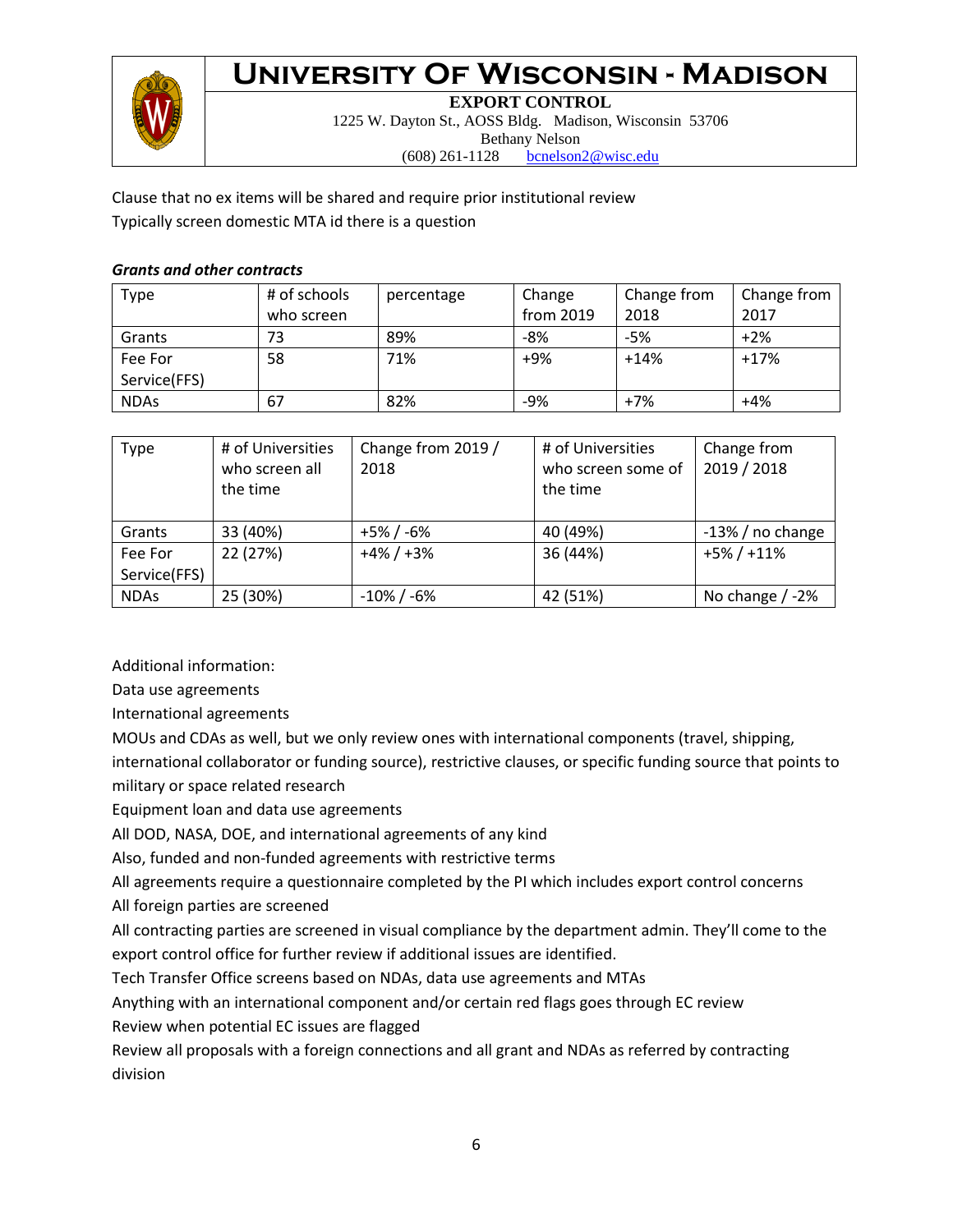**EXPORT CONTROL**

1225 W. Dayton St., AOSS Bldg. Madison, Wisconsin 53706 Bethany Nelson (608) 261-1128 [bcnelson2@wisc.edu](mailto:bcnelson2@wisc.edu)

Review grants from military funders but do not have the capacity to review all grants for export control issues

FFS doesn't have trigger points, more ad hoc

Award negotiators screen for publication and foreign national restrictions. Any questions or wording that includes export control is then passed to EC.

Grant proposals are screened on a risk basis

Risk based review

All sponsored awards that include foreign involvement are questioned, and, if yes, an EC review is completed

Grants department manually sends over any questions answered yes for foreign shipments or travel Also review MOUs and cooperative agreement with foreign institutions

Screenings are decentralized

Don't have an office specific for export controls-rely on grants and contracts to vet

Only when agreement included EC clause

Screen anything with/from foreign entity, if there is international travel or collaboration, or if there is citizenship or publication restriction

| Type                                             | # of schools<br>who screen | percentage | Change<br>from 2019 | Change from<br>2018 | Change<br>from 2017 |
|--------------------------------------------------|----------------------------|------------|---------------------|---------------------|---------------------|
| By the University<br>from domestic<br>sources    | 45                         | 55%        | $+3%$               | $+8%$               | $+15%$              |
| By the University<br>from foreign<br>sources     | 65                         | 79%        | $-2%$               | $+3%$               | $+18%$              |
| From the<br>University by<br>domestic<br>sources | 34                         | 41%        | $+4%$               | $+15%$              | $+11%$              |
| From the<br>University by<br>foreign sources     | 54                         | 66%        | $+7%$               | $+13%$              | $+17%$              |

### *Purchases*

71 responses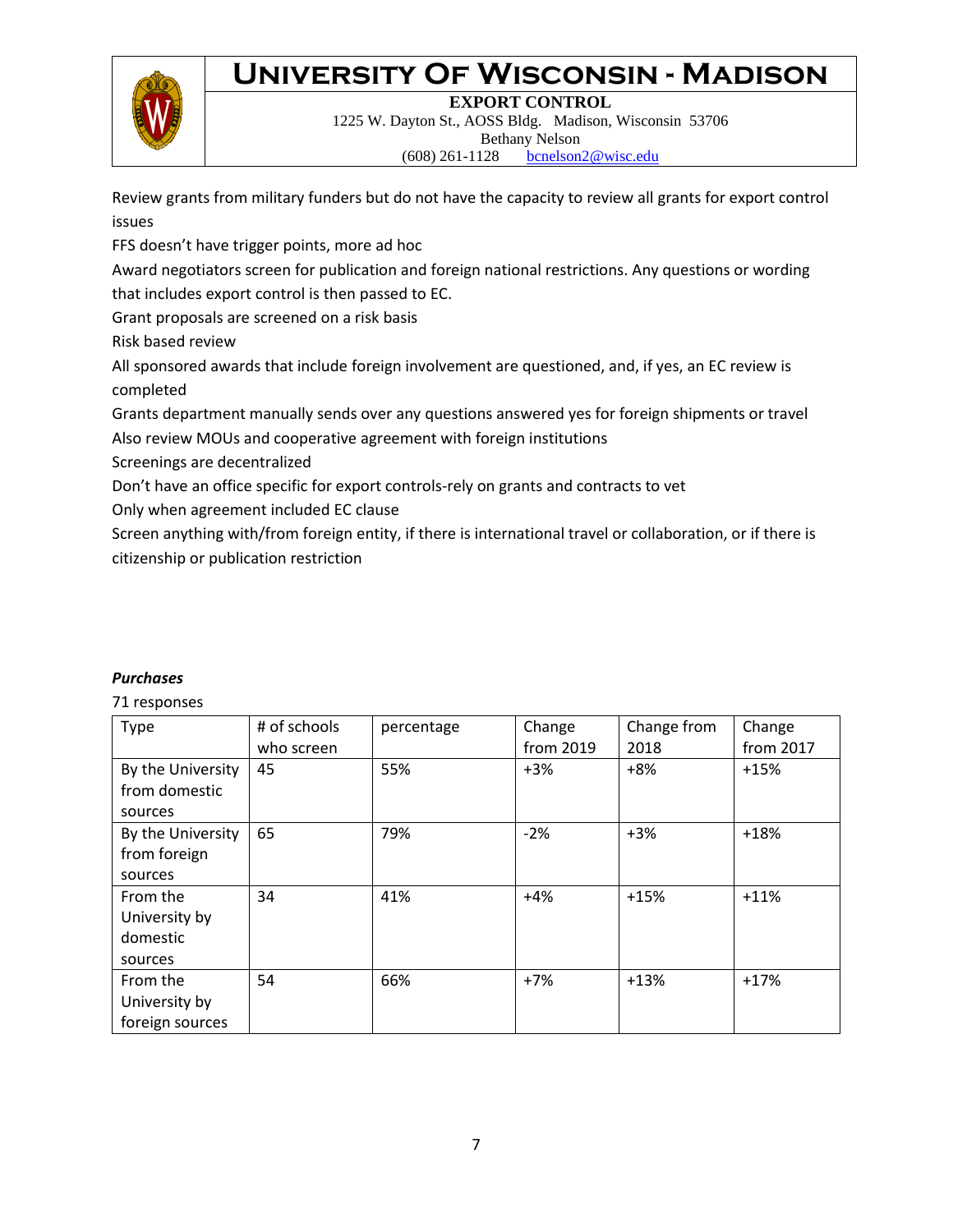

**EXPORT CONTROL**

1225 W. Dayton St., AOSS Bldg. Madison, Wisconsin 53706 Bethany Nelson (608) 261-1128 [bcnelson2@wisc.edu](mailto:bcnelson2@wisc.edu)

| <b>Type</b>                                      | # of Universities<br>who screen all the<br>time | Change from 2019<br>/2018 | # of Universities<br>who screen some<br>of the time | Change from 2019 /<br>2018 |
|--------------------------------------------------|-------------------------------------------------|---------------------------|-----------------------------------------------------|----------------------------|
| By the<br>University<br>from domestic<br>sources | 16 (20%)                                        | $+5\% / -1\%$             | 29 (35%)                                            | $-2\%$ / $-8\%$            |
| By the<br>University<br>from foreign<br>sources  | 27 (33%)                                        | No change $/ -1\%$        | 38 (46%)                                            | $-2\%$ / $+2\%$            |
| From the<br>University by<br>domestic<br>sources | 12 (15%)                                        | $+3\% / +1\%$             | 22 (27%)                                            | $+2\% / +14\%$             |
| From the<br>University by<br>foreign<br>sources  | 28 (34%)                                        | $+6\% / +10\%$            | 26 (32%)                                            | $+2\% / +3\%$              |

Time Screened

| vpe                     | # who screen |
|-------------------------|--------------|
| Screen purchases before | 38           |
| Screen purchases after  |              |
| Mixture of both         | 28           |
| Don't Screen            |              |

Additional Information:

Different department performs domestic screenings

All vendors are RPS screened, some purchases are reviewed when EC issues identified

All employees/vendors are screened by compliance

EC not responsible for purchase screenings, asked purchasing to add item to require disclosure of ECCNs but it was declined

All contracting parties are screened in Visual Compliance by department admin

Anyone who makes a payment must register as a supplier and is screened

All new vendors are screened through Visual Compliance

Purchasing department flags certain purchases for further review, but departments can make their own purchases under \$5000 so EC doesn't see everything

Standard procurement terms and conditions includes EC language for 500/600 series and USML

Accounts Payable does RPS of all vendors at onboarding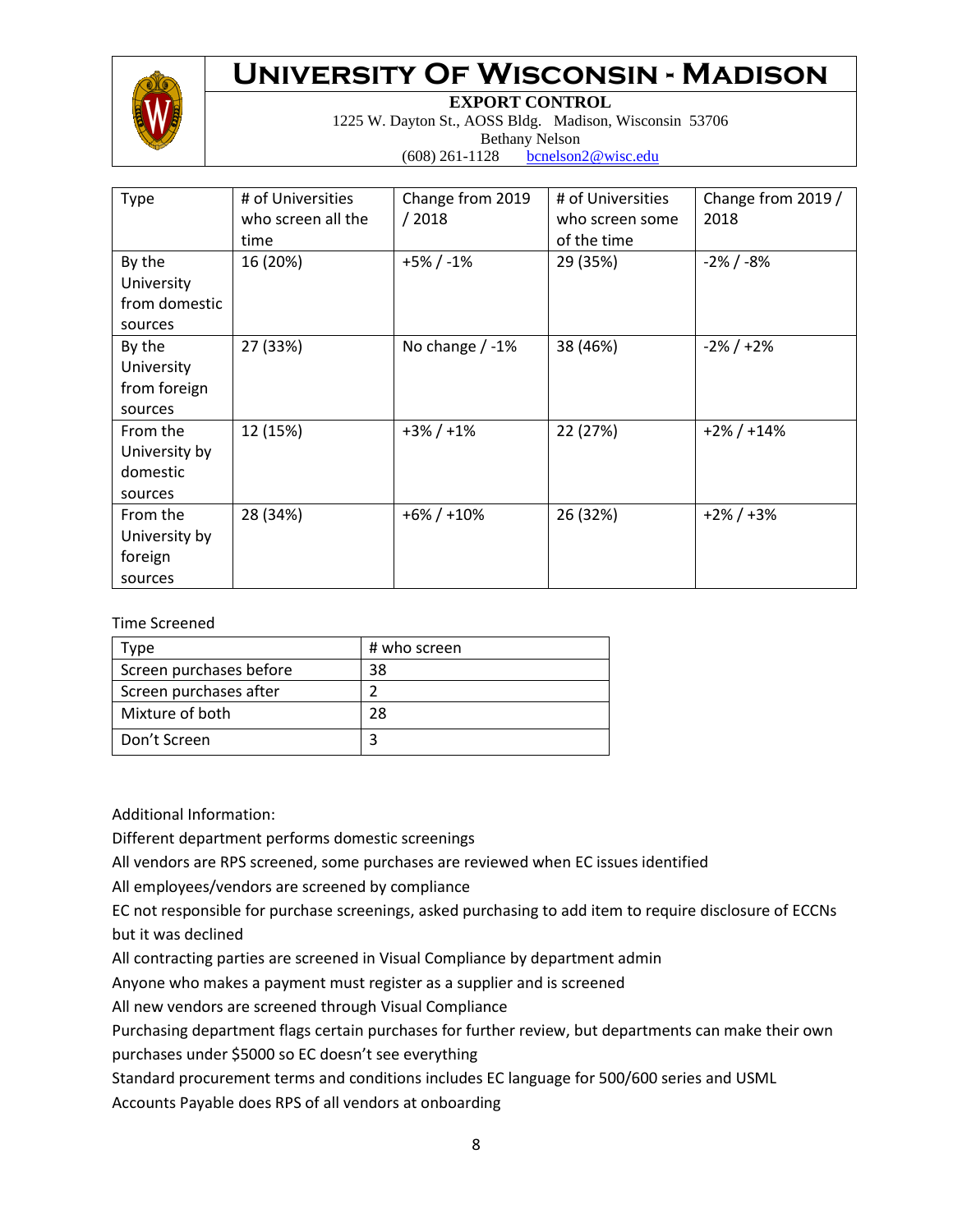

### **EXPORT CONTROL**

1225 W. Dayton St., AOSS Bldg. Madison, Wisconsin 53706 Bethany Nelson (608) 261-1128 [bcnelson2@wisc.edu](mailto:bcnelson2@wisc.edu)

All new vendors are screened

Any procurement is screened

Purchasing has RPS tool and conducts quarterly screening

EC not involved in procurement process, still building relationship

Done prior to entering into an agreement with other party

Run all vendors through RPS, but do not ask them to identify EC equipment

Faculty try to circumvent screening

Automated screening process whenever vendor is added to our system,

Procurement does batch screenings yearly

#### *Travel*

| Type           | # of schools<br>who screen | percentage | Change<br>from 2019 | Change from<br>2018 | Change from<br>2017 |
|----------------|----------------------------|------------|---------------------|---------------------|---------------------|
| Foreign Travel | 76                         | 97%        | $+6%$               | No change           | $+4%$               |

| Type              | # of<br>Universities<br>who screen<br>all the time | Change<br>from 2019 /<br>2018 | # of Universities who<br>screen some of the<br>time | Change from<br>2019 / 2018 |
|-------------------|----------------------------------------------------|-------------------------------|-----------------------------------------------------|----------------------------|
| Foreign<br>Travel | 32 (39%)                                           | $+9\% / +3\%$                 | 44 (54%)                                            | -9% / -7%                  |

Additional information:

Only travel to red flag countries that have restrictions, embargoes or sanctions are screened List of 50 sensitive countries are screened

Screen travel that is registered with the university's travel registry and registry is not mandatory

Set up new system to id travel to destinations of concern

We request foreign travel be screened

Travel to certain countries reviewed, but not all travel is subject to review

Have forms that EC needs to approve

Evaluate foreign travel budgeted into research project

#### *Shipments*

| Type                 | # of schools<br>who screen | percentage | Change<br>from 2019 | Change from<br>2018 | Change<br>from 2017 |
|----------------------|----------------------------|------------|---------------------|---------------------|---------------------|
| Foreign<br>shipments | 65                         | 79%        | -8%                 | $-3%$               | $+4%$               |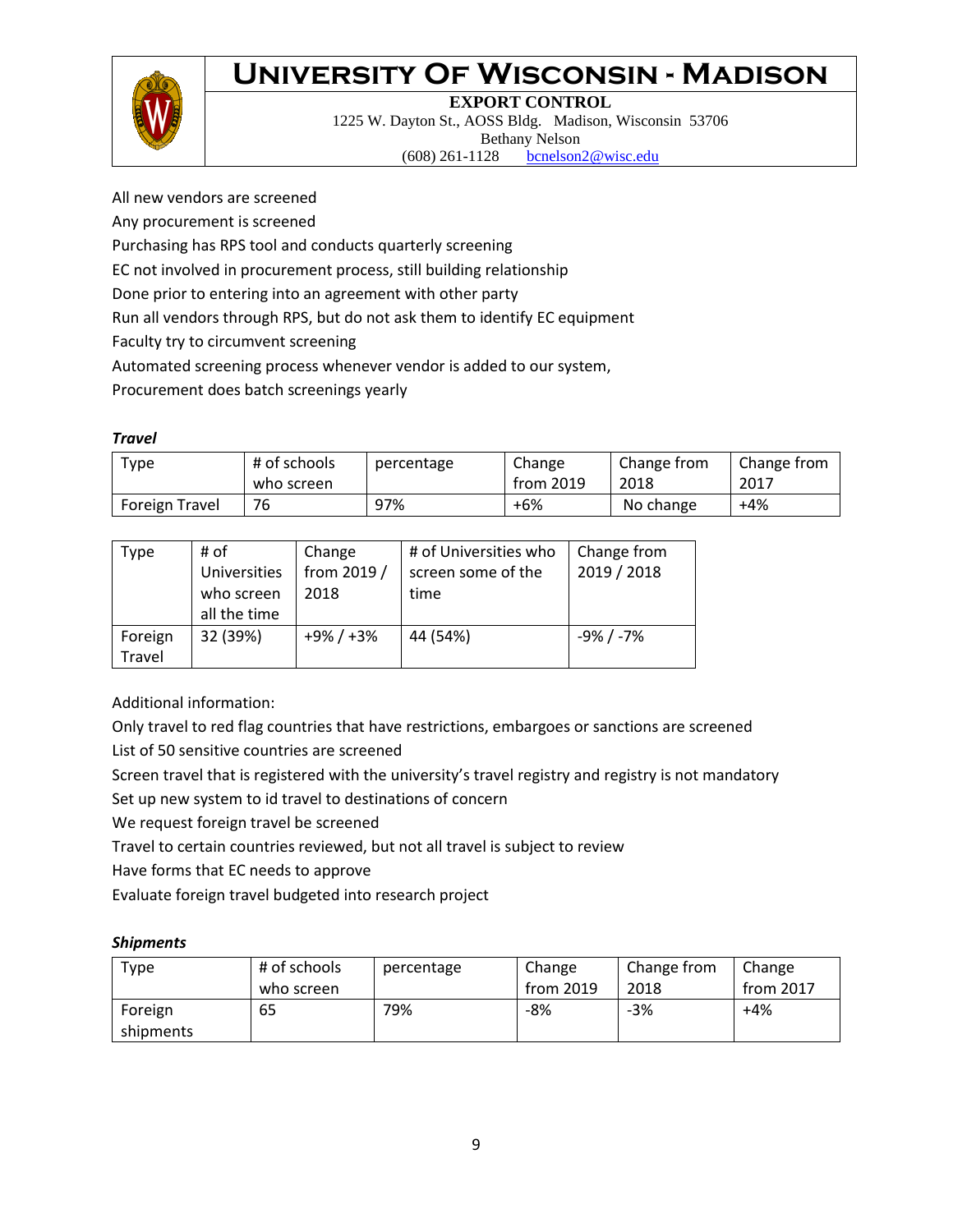

**EXPORT CONTROL**

1225 W. Dayton St., AOSS Bldg. Madison, Wisconsin 53706 Bethany Nelson

(608) 261-1128 [bcnelson2@wisc.edu](mailto:bcnelson2@wisc.edu)

| Type                 | # of<br>Universities<br>who screen<br>all the time | Change from<br>2019 / 2018 | # of Universities<br>who screen some<br>of the time | Change from 2019<br>/2018 |
|----------------------|----------------------------------------------------|----------------------------|-----------------------------------------------------|---------------------------|
| Foreign<br>shipments | 28 (34%)                                           | $+7\% / +12\%$             | 37 (45%)                                            | $-15\%$ / $-15\%$         |

Additional information:

4 All that we see

University policy requires screening of all foreign shipments, but without centralized shipping, there is

No way to ensure the policy is followed

Researchers are made aware to contact EC

Rely on admin units to monitor

Making the effort to screen all, but can't guarantee

Have forms that EC needs to approve

Shipping is referred to outside agency as we don't have capacity

Shipments that go through EHS are screened

#### *Visitors*

| Type                       | # of schools | percentage | Change    | Change from | Change    |
|----------------------------|--------------|------------|-----------|-------------|-----------|
|                            | who screen   |            | from 2019 | 2018        | from 2017 |
| Conference<br>visitors     | 45           | 55%        | $+2%$     | $+9%$       | $+18%$    |
| Regular campus<br>visitors | 53           | 65%        | $+1%$     | $+1\%$      | $+13%$    |

| Type                       | # of<br><b>Universities</b><br>who screen all<br>the time | Change<br>from 2019<br>2018 | # of Universities<br>who screen<br>some of the<br>time* | Change from 2019 / 2018 |
|----------------------------|-----------------------------------------------------------|-----------------------------|---------------------------------------------------------|-------------------------|
| <b>Conference Visitors</b> | 1(1%)                                                     | $-2\%$ / $-7\%$             | 44 (55%)                                                | $+4\% / +17\%$          |
| <b>Regular Visitors</b>    | 5(6%)                                                     | $-1\%$ / $-5\%$             | 48 (59%)                                                | $+2\% / +6\%$           |

Additional information:

4 developing processes

2 International only

Long term, international

Visas are screened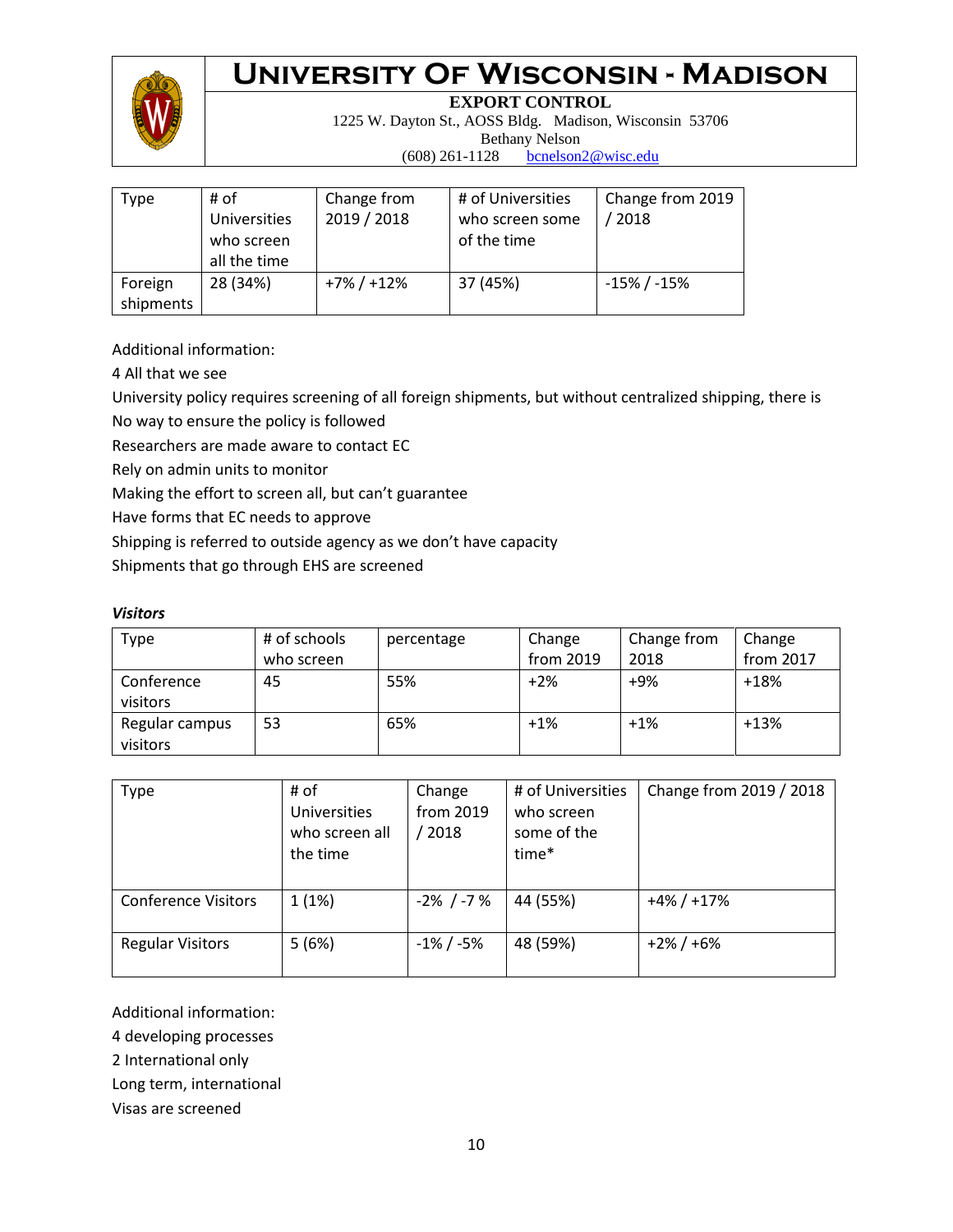

#### **EXPORT CONTROL**

1225 W. Dayton St., AOSS Bldg. Madison, Wisconsin 53706 Bethany Nelson (608) 261-1128 [bcnelson2@wisc.edu](mailto:bcnelson2@wisc.edu)

All visitors to research labs

All visitors that require formal invitation to secure a visa

High risk departments screen their visitors

Only screen visitors that are flagged by departments

Visiting researchers and scholars

Engineering screens all visitors, other departments screen conference visitors

Visitors who have independent access to campus facilities

Depends on country of origin and administrative awareness

All visiting scholars/scientists

Depends on what they are visiting for

Screen high risk conference visitors and campus visitors to sensitive areas

Only when routed through EC office

#### *Online Courses*

75 responses

| $_{\text{Type}}$      | # of Universities | Percentage | Change from 2019 |
|-----------------------|-------------------|------------|------------------|
| Offers online courses | 65                | 79%        | -6%              |
| Does not offer online | q                 | 11%        | $+3\%$           |
| courses               |                   |            |                  |

#### *Sanctioned screenings of online courses*

Calculations based on 73 responses to this question

| Type                                                                              | # of Universities | Percentage | Change from 2019 |
|-----------------------------------------------------------------------------------|-------------------|------------|------------------|
| Screen online course<br>participants for<br>sanctioned country<br>students        | 21                | 29%        | $+4%$            |
| Do not screen online<br>course participants for<br>sanctioned country<br>students | 28                | 38%        | $-26%$           |
| Unsure                                                                            | 17                | 23%        | N/A              |
| Other                                                                             | 7                 | 10%        | N/A              |

Additional information:

Only perform RPS when there is real possibility that student may participate in non-FRE activities

Conformed courses are not offered for students in sanctioned countries

Use red flag and notify process with the registrar when we are notified that students granted admission in sanctioned countries, but this is done before student enrolls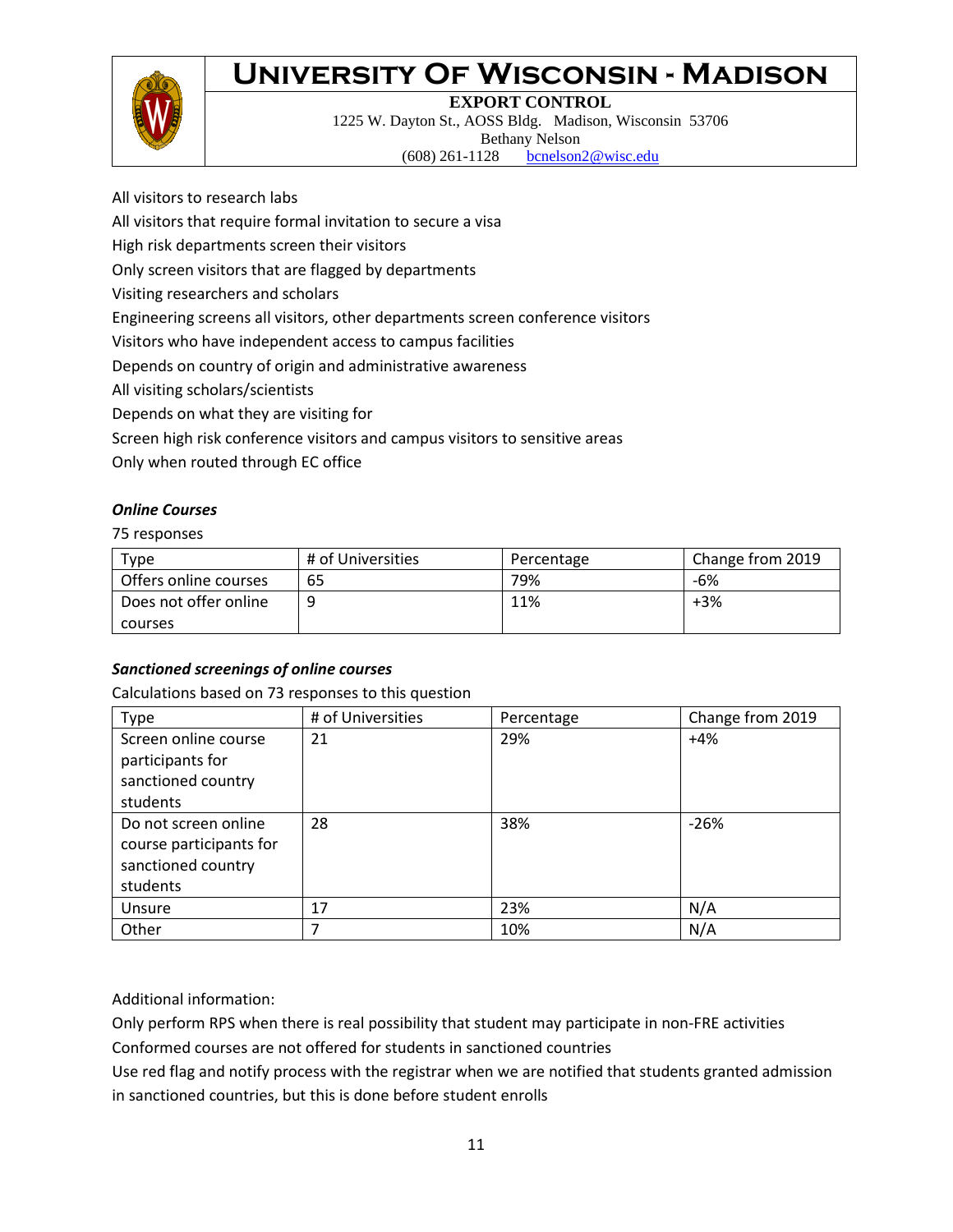

**EXPORT CONTROL**

1225 W. Dayton St., AOSS Bldg. Madison, Wisconsin 53706 Bethany Nelson (608) 261-1128 [bcnelson2@wisc.edu](mailto:bcnelson2@wisc.edu)

Only for enrolled students, courses not generally made available to anyone in the world Have internet address blockers that prohibit courses from being offered in sanctioned countries Screen all students whose on-line program does not require a US residency component Office of online learning does not allow registration from heavily sanctioned and embargoes IT has strong security measures including identifying access from sanctioned countries Ask registrar to id any students taking online courses outside of the US who originate from sanctioned countries

#### *Mandatory Training*

75 responses

| Type            | # of Universities | Percentage | Change    | Change from | Change    |
|-----------------|-------------------|------------|-----------|-------------|-----------|
|                 |                   |            | from 2019 | 2018        | from 2017 |
| Mandatory       | 54                | 66%        | $-10%$    | $+3%$       | $+5%$     |
| <b>Training</b> |                   |            |           |             |           |
| No Mandatory    | 22                | 27%        | $+3%$     | -6%         | $-12%$    |
| <b>Training</b> |                   |            |           |             |           |

Some schools indicated the specific areas of mandatory training as follows:

19 schools require training for TCP participants

9 export Controlled projects/restricted research

3 CUI/CDI

If export control determination

PIs hosting scholars from sanctioned countries

PIs hosting scholars that attended a university that is considered a restricted entity

Certain travel to red flagged countries if there might be an international research collaboration

Specific labs

Licenses

Annual PI and grants admin training

Certain research staff

Sensitive projects

Required annual training

Engineering

Leadership

Every 2-3 years based on job

Sponsors of J1s and H1Bs

Anyone on awarded sponsored program

Visa holders and supervisors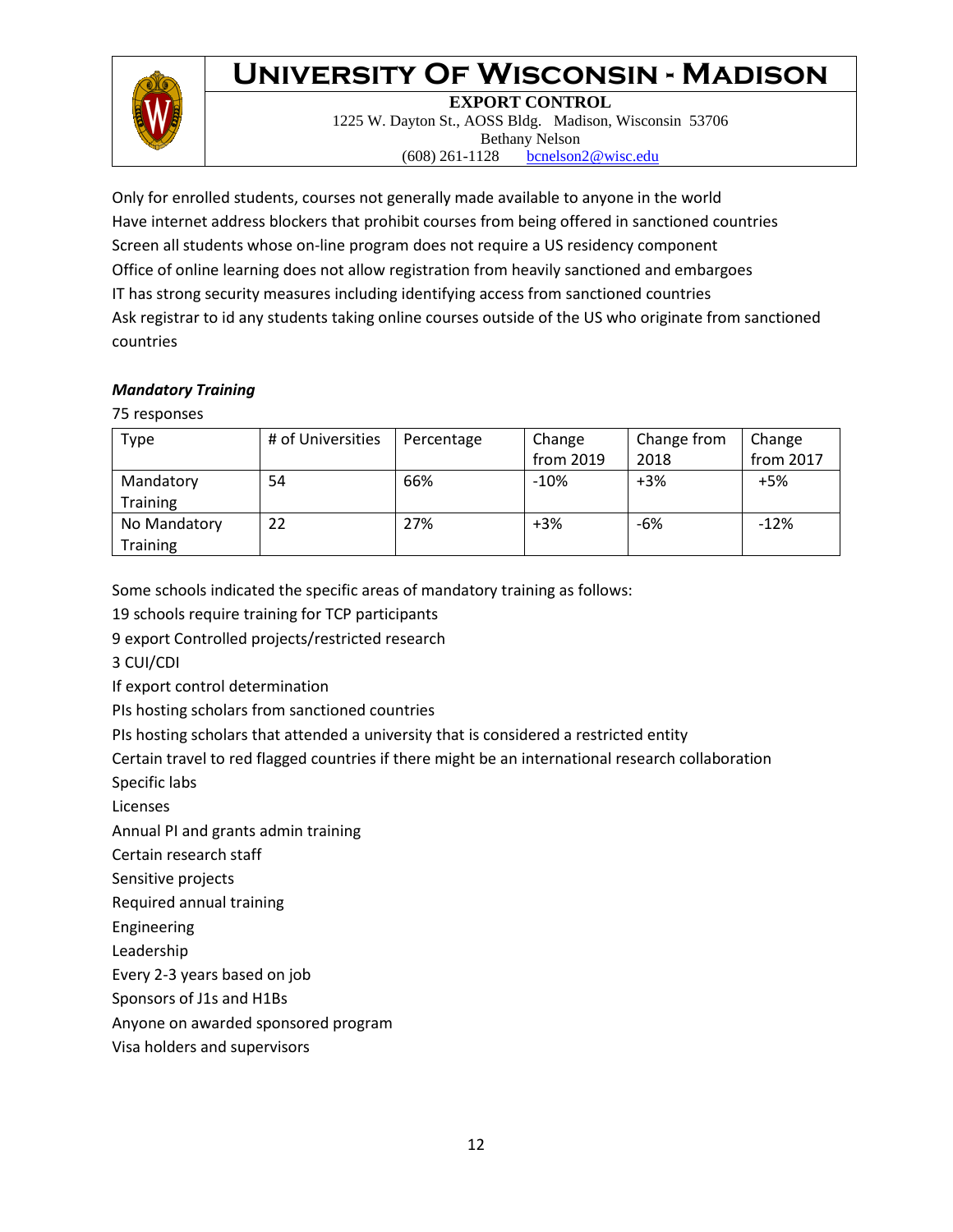

**EXPORT CONTROL**

1225 W. Dayton St., AOSS Bldg. Madison, Wisconsin 53706 Bethany Nelson

(608) 261-1128 [bcnelson2@wisc.edu](mailto:bcnelson2@wisc.edu)

### *Number of Export Control Staff*

#### 79 responses

| Amount of Export     | # of Universities | Percentage |
|----------------------|-------------------|------------|
| <b>Control Staff</b> |                   |            |
| Less than .5         | 16                | 21%        |
| $.5 - .99$           | 10                | 13%        |
|                      | 20                | 25%        |
| $1.01 - 1.5$         | 9                 | 11%        |
| 1.51-1.99            | 1                 | 1%         |
|                      | 13                | 16%        |
| 3                    | 6                 | 8%         |
| More than 3          | 4                 | 5%         |

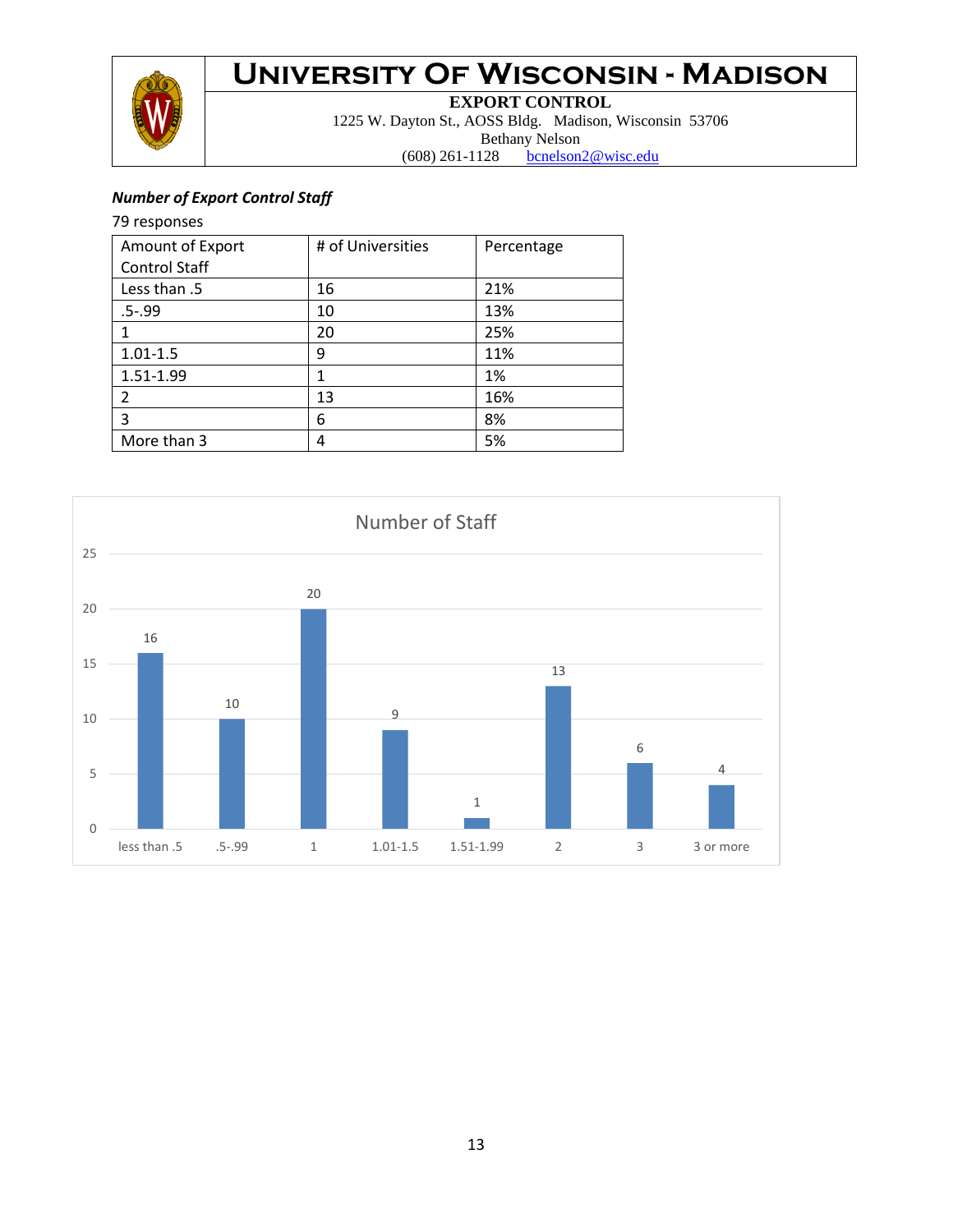

**EXPORT CONTROL** 1225 W. Dayton St., AOSS Bldg. Madison, Wisconsin 53706 Bethany Nelson (608) 261-1128 [bcnelson2@wisc.edu](mailto:bcnelson2@wisc.edu)

#### *Developing Processes*

60 Schools indicated that they were developing processes in a variety of areas. Some schools listed more than one process in development

The following processes are listed as in development:

- 7 trainings
- 7 online courses
- 6 Visitors
- 6 Travel
- 5 shipping
- 4 purchases
- 2 procurement
- 2 restricted party policy/guidelines
- 2 international travel
- 2 MTAs
- 2 Vendor screening
- 2 All of the above processes
- Steps to take If potential party on RPS list
- eship roll out
- More comprehensive screenings of incoming J1s and F1s
- More screening for shipments
- Screening process for un-official visitors (where we don't sponsor the visa)
- Online learning business processes

Visa hires

- How to get export control review
- International shipment intake and review process
- Bulk screening of employees
- Sponsored projects related training
- Engineering outreach
- Outreach for departments to cover screening procedures
- Sponsor screening
- Travel disclosures
- International purchases
- Building a better relationship with different departments
- Foreign sponsors
- Online student reviews
- Screening of all visa applicants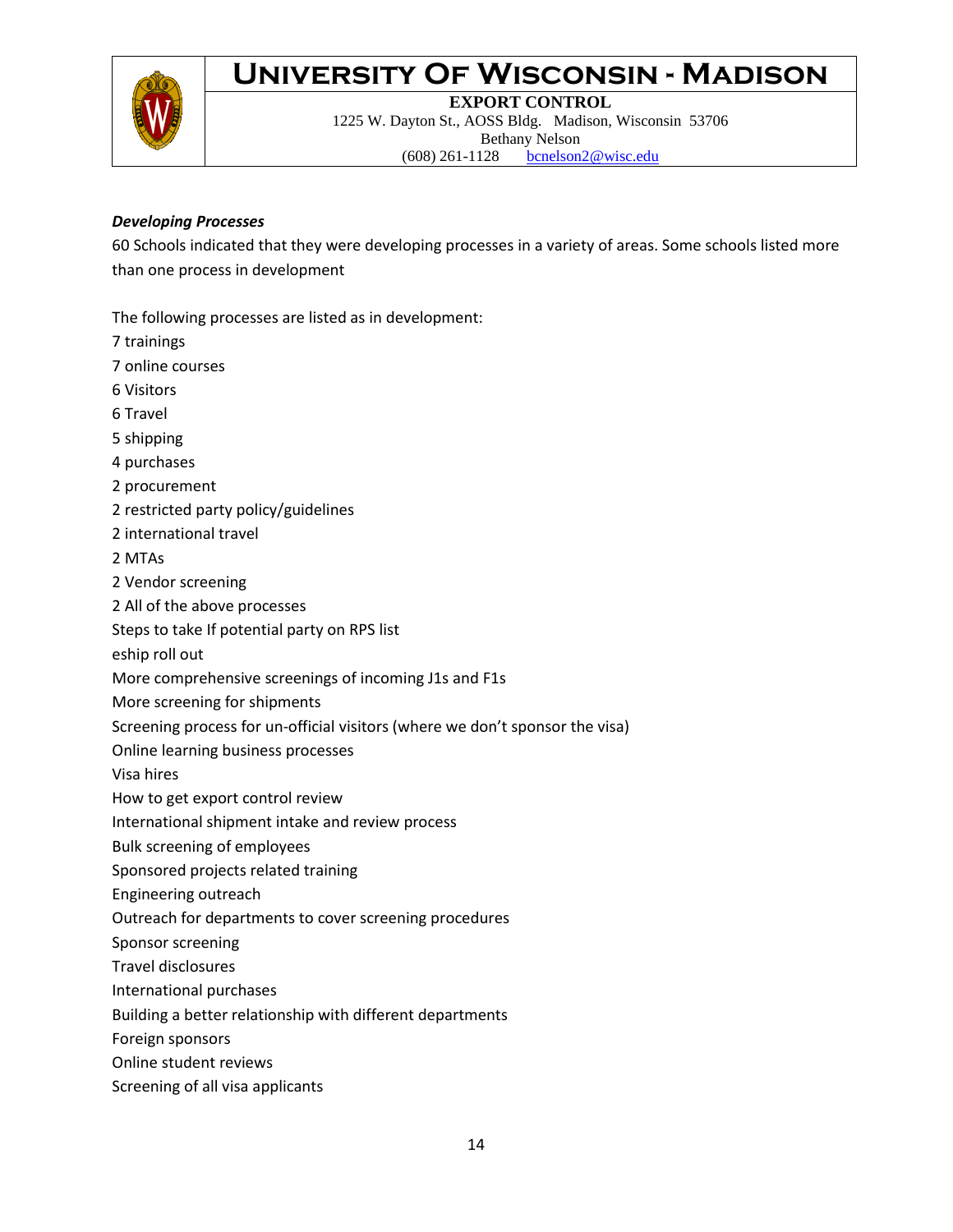

#### **EXPORT CONTROL** 1225 W. Dayton St., AOSS Bldg. Madison, Wisconsin 53706 Bethany Nelson (608) 261-1128 [bcnelson2@wisc.edu](mailto:bcnelson2@wisc.edu)

Student screening RPS in additional offices Invention disclosures FFS Foreign influence Entity list engagement

#### *Classified Research Acceptance*

78 responses

| Accepts classified         | າາ<br>ᅩ | 28% |
|----------------------------|---------|-----|
| Does not accept classified | 53      | 68% |
| Other                      |         | 4%  |

Schools that indicated Other sated that they conduct classified research off campus.

Breaking down the numbers as Universities who accept classified research vs. those that don't Percentages were based on that category total only (i.e classified was based on 26 total etc.).

|                               | Accepts classified-26 | Does not accept     |
|-------------------------------|-----------------------|---------------------|
|                               | total                 | classified-48 total |
| $H-1B$                        | 22 (100%)             | 51 (96%)            |
| $O-1$                         | 15 (68%)              | 35 (66%)            |
| T                             | 20 (91%)              | 47 (89%)            |
| F.                            | 12 (54%)              | 27 (51%)            |
| Other                         | 8 (36%)               | 15 (28%)            |
| Undergrad US                  | 12 (55%)              | 18 (34%)            |
| Grad US                       | 13 (59%)              | 23 (43%)            |
| Post-doc US                   | 14 (63%)              | 22 (42%)            |
| Undergrad International       | 13 (59%)              | 27 (51%)            |
| <b>Grad International</b>     | 18 (82%)              | 44 (83%)            |
| Post-doc International        | 19 (86%)              | 46 (87%)            |
| Allow travel to Restricted    | 6(27%)                | 14 (26%)            |
| Parties                       |                       |                     |
| <b>Allow Visitors from</b>    | 5(23%)                | 15 (28%)            |
| <b>Restricted Parties</b>     |                       |                     |
| Allow contracts with          | 2(9%)                 | 9(17%)              |
| restricted parties            |                       |                     |
| Allow students from           | 9(41%)                | 16 (30%)            |
| restricted parties            |                       |                     |
| <b>Incoming Domestic MTAs</b> | 10 (45%)              | 29 (55%)            |
| <b>Outgoing Domestic MTAs</b> | 10 (45%)              | 31 (58%)            |
| <b>Incoming Foreign MTAs</b>  | 17 (77%)              | 44 (83%)            |